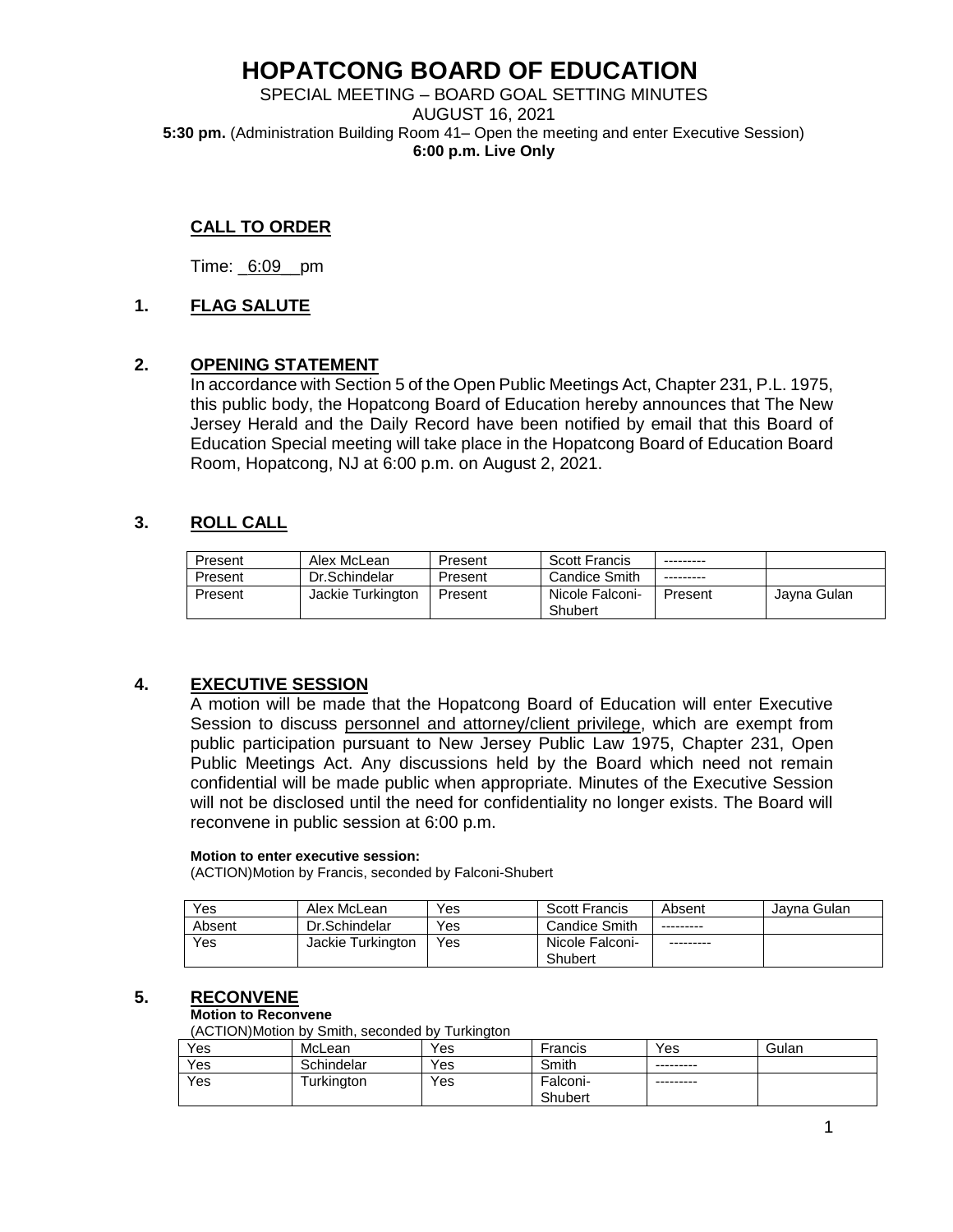# **HOPATCONG BOARD OF EDUCATION**

SPECIAL MEETING – BOARD GOAL SETTING MINUTES AUGUST 16, 2021 **5:30 pm.** (Administration Building Room 41– Open the meeting and enter Executive Session) **6:00 p.m. Live Only**

# **6. ADMINISTRATION OF OATH OF OFFICE -NEWLY APPOINTED BOARD MEMBERS**

## **7. PUBLIC COMMENT – GENERAL DISCUSSION**

### **8. RESOLUTIONS**

It is recommended by the Superintendent that the Board of Education approve the following resolution:

WHEREAS, The Hopatcong Board of Education would like to proceed with a school facilities project consisting generally of:

Hopatcong High School Science Lab Alterations SPN# 37-2240-030-22-1000

WHEREAS, the Board now seeks to take the initial steps in order to proceed with the Project:

In accordance with the requirement of Section 6A:26-3 of the New Jersey Administrative Code, the Board hereby approves the Schematic Plans prepared in connection with the Project and the Board further authorizes the submission of the same to Sussex County Superintendent of Schools and the New Jersey Department of Education for approval. This project is designated "Other Capital" and the Board is not seeking state funding.

The Board previous amended its Long Range Facilities Plan and included this project in its 2021-2022 Budget as an other capital project and hereby further authorizes, if necessary, any additional amendments to its Long-Range Facilities Plan in order to reflect the proposed Project.

The School Administration and agents of the Board as are necessary, including the Board attorney, and architect, are hereby authorized to perform such other acts, to execute such other documents and to do such other things as are necessary to implement the determination of the Board set forth in this resolution, including the submission of Information to the New Jersey Department of Education as applicable to the proposed Project.

| Yes | Scott Francis     | Yes     | Nicole Falconi- | Yes     | Jayna Gulan             |
|-----|-------------------|---------|-----------------|---------|-------------------------|
|     |                   |         | Shubert         |         |                         |
| Yes | Dr.Schindelar     | Yes     | Candice Smith   | Abstain | <b>Philip DiStefano</b> |
| Yes | Jackie Turkington | Abstain | Jennifer        | Yes     | Alex McLean             |
|     |                   |         | Polowchena      |         |                         |

#### **Motion to approve item 8:**

(ACTION)Motion by Smith, seconded by Falconi-Shubert